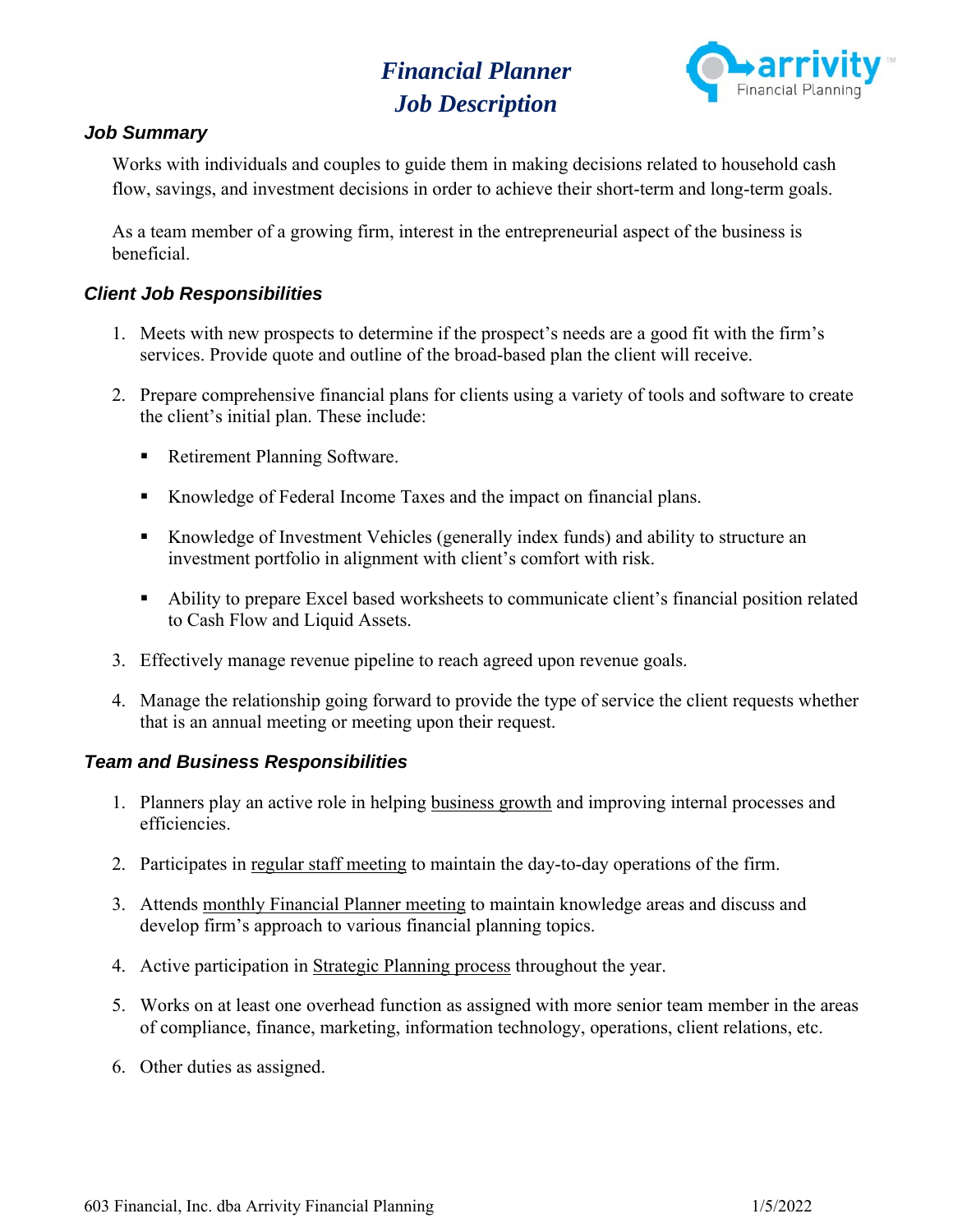# *Financial Planner Job Description*



# *Knowledge, Skills and Abilities*

- Demonstrate empathy and compassion when working with a wide range of clients with differing financial goals and situations.
- A persuasive and articulate communication style will be beneficial. Must have excellent communication and interpersonal skills to work in this people-oriented business.
- Must have excellent math skills including understanding of the time value of money.
- Able to understand and communicate the complex interconnection and trade-offs of cash flow, financial assets, investments, and risk management.
- Highest level of attention to detail including error-free data entry, spelling and formatting.
- Excellent computer skills and ability to use multiple computer programs concurrently and transfer data from one program to another.
- Excellent use of Microsoft Excel /Word including extensive use of formulas in Excel.
- Manage multiple client relationships and be able to work concurrently on multiple projects.
- Participates in peer reviews of financial plans for colleagues and is able to deliver and receive feedback in a professional and courteous manner.
- Must be able to work independently and at times on projects with critical time demands.
- Works well with others in a small entrepreneurial environment.
- Maintains high emotional intelligence (soft skills) across all relationships both internally and externally (clients, colleagues, vendors).

# *Qualifications*

- 3 to 5 years of prior Financial Planning experience.
- Must hold and maintain CERTIFIED FINANCIAL PLANNER<sup>™</sup> Professional OR must be a CFP Certificant with completion of Arrivity Skill Based training program.
- A degree is a requirement of the Certified Financial Planner Board of Standards. A bachelor's degree in Accounting, Business or similar field that requires analytical ability is preferred.
- Must adhere to company Code of Ethics, Privacy Policy and other compliance requirements.

# *Reporting Structure*

Reports directly to assigned Team Lead.